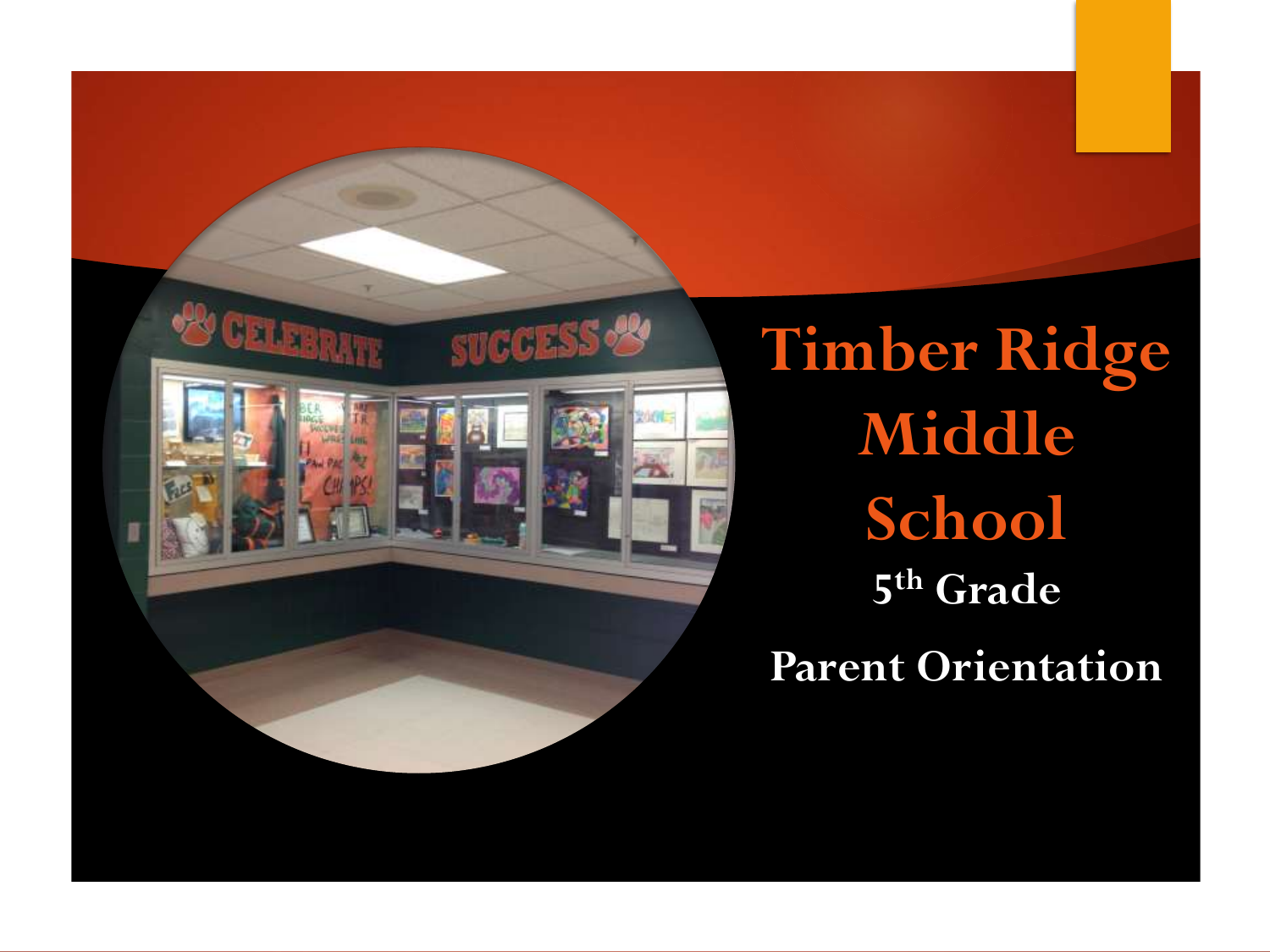# TRMS Administration

|  | <b>Current Principal</b>     | <b>Mr. Kariotakis</b>       |
|--|------------------------------|-----------------------------|
|  | <b>Next year's Principal</b> | Mrs. Peterson               |
|  | <b>Assistant Principals</b>  | Mrs. Bandy<br>Mr. Holderman |
|  | <b>Dean Of Students</b>      | Mrs. Bauer                  |
|  |                              |                             |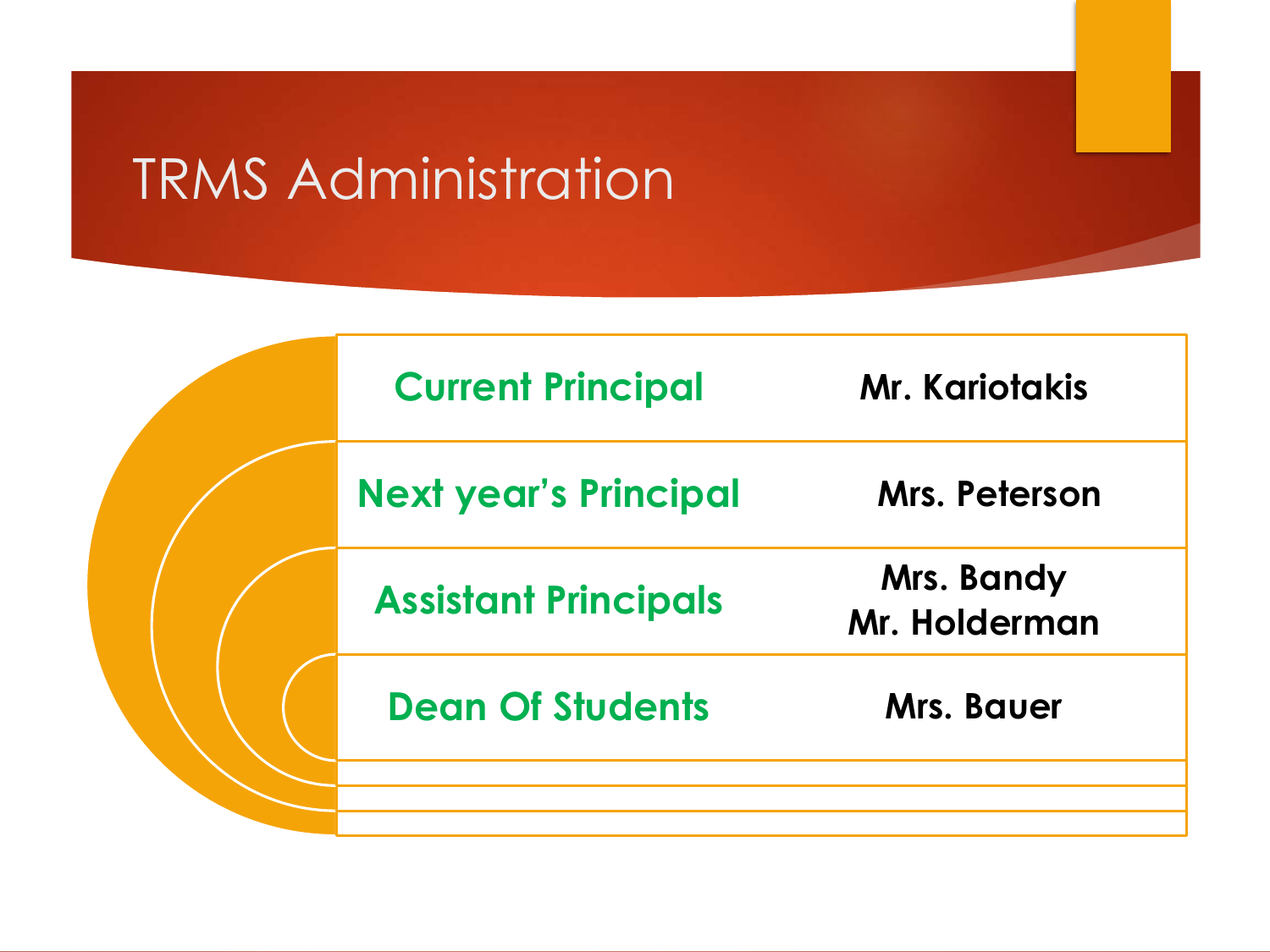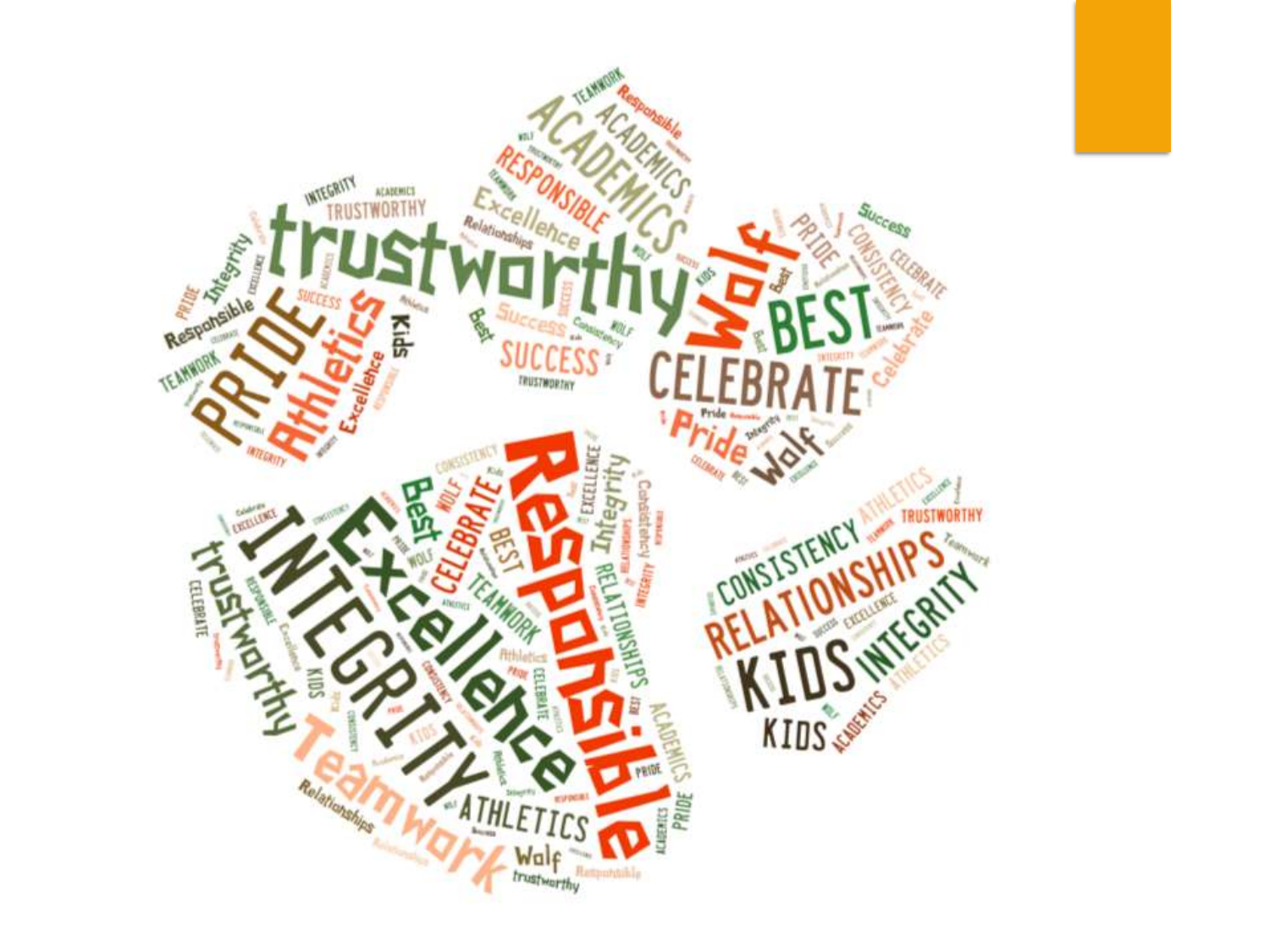## **The Needs of a Middle School Student**



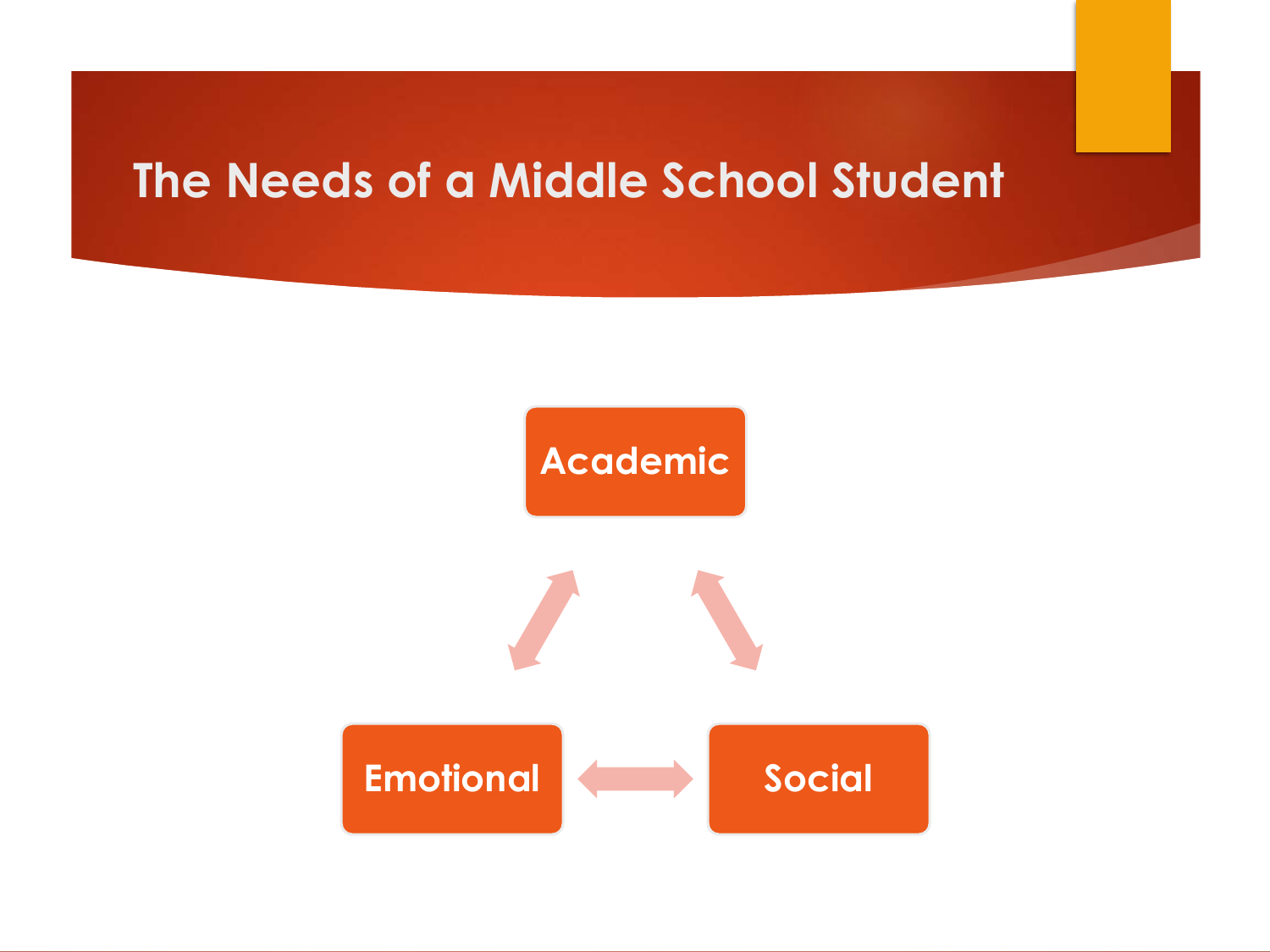## **Current Assessments at Timber Ridge**

## **IAR**

•Math/English Language Arts

**District/National Assessment**

•iReady Math/Reading

### **District/Outcome Assessments**

• All Classes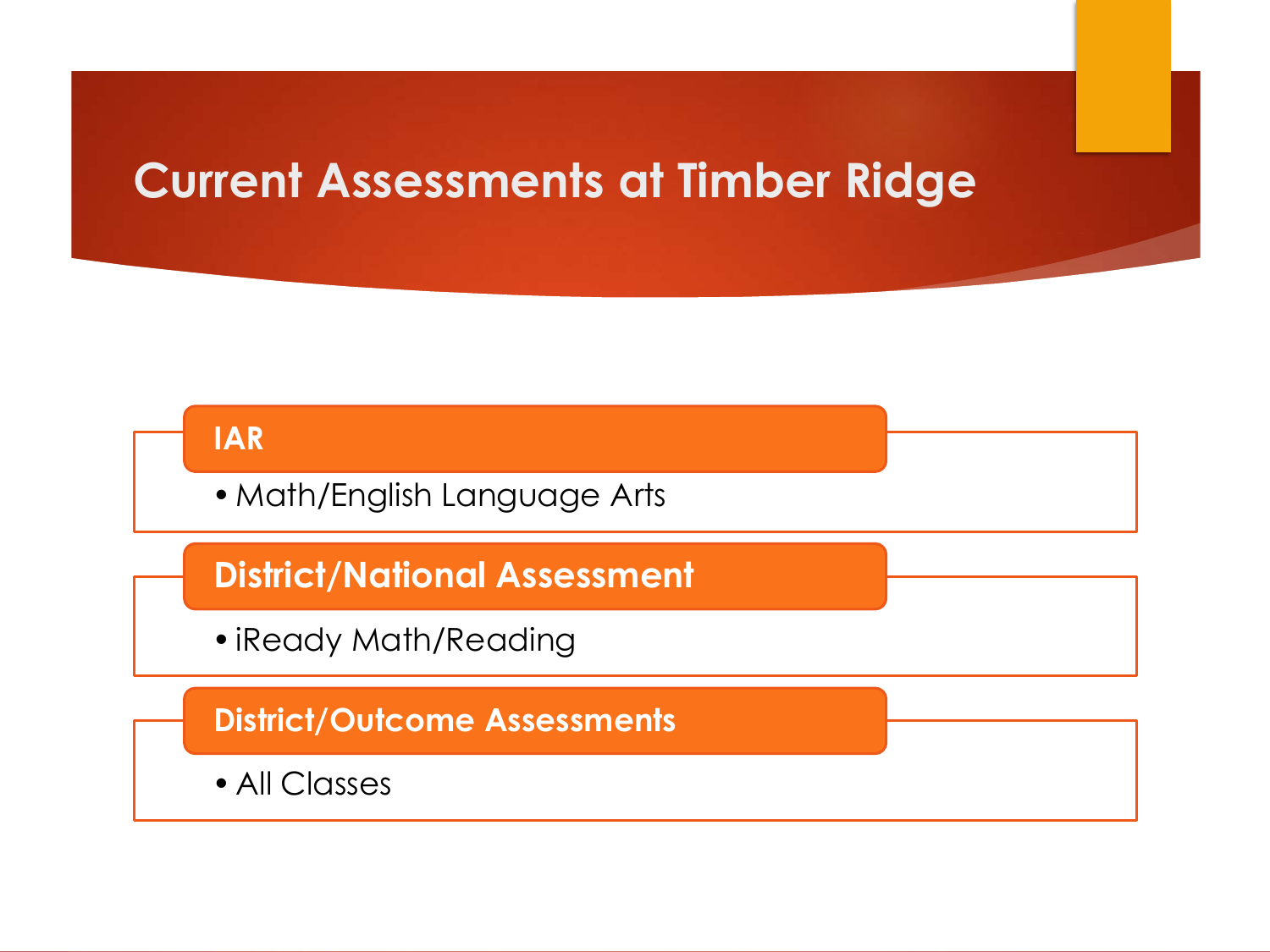# **Curriculum:**

#### **Core**

- •**English Language Arts**
- •**Math**
- •**Social Studies**
- •**Science**

#### **Physical Education**

#### **Encore**

- •**STEAM**
- •**Computer Applications**
- •**Art**
- •**FACS**
- •**Human Geography**
- •**Music**
- •**Study Skills**
- •**Civics/Community Service**

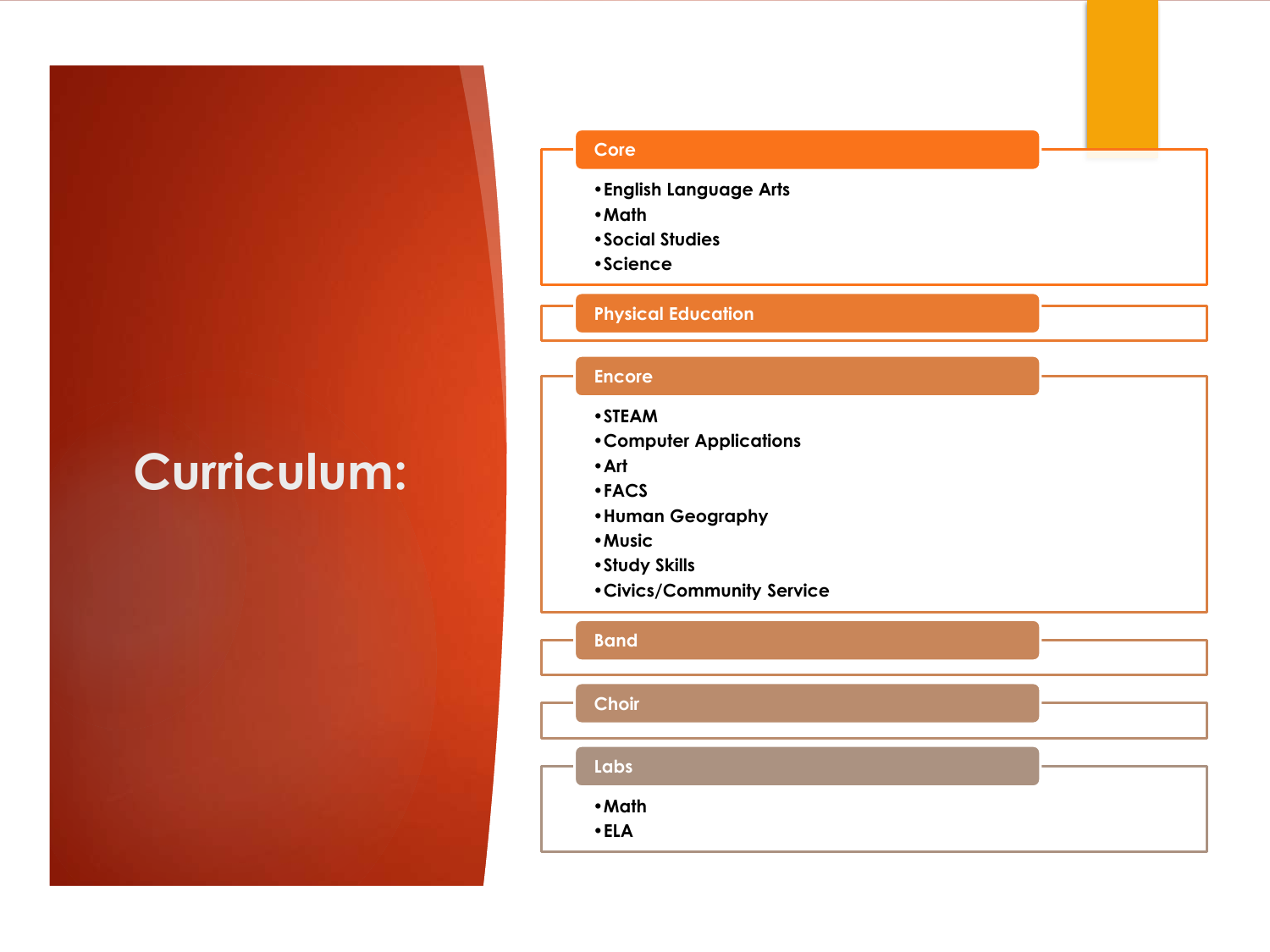### **Offered each day**

Language Arts (55 minutes)

Math (55 minutes)

Science (55 minutes)

Lunch (30 Minutes) /Study Hall (30 Minutes)

Social Studies (55 minutes)

Physical Education/Health (55 minutes)

**A Day (55 minutes) B Day (55 minutes)** Encore 1 Band Choir Interventions Encore 2 Band Choir Interventions

# **Sample** Schedule